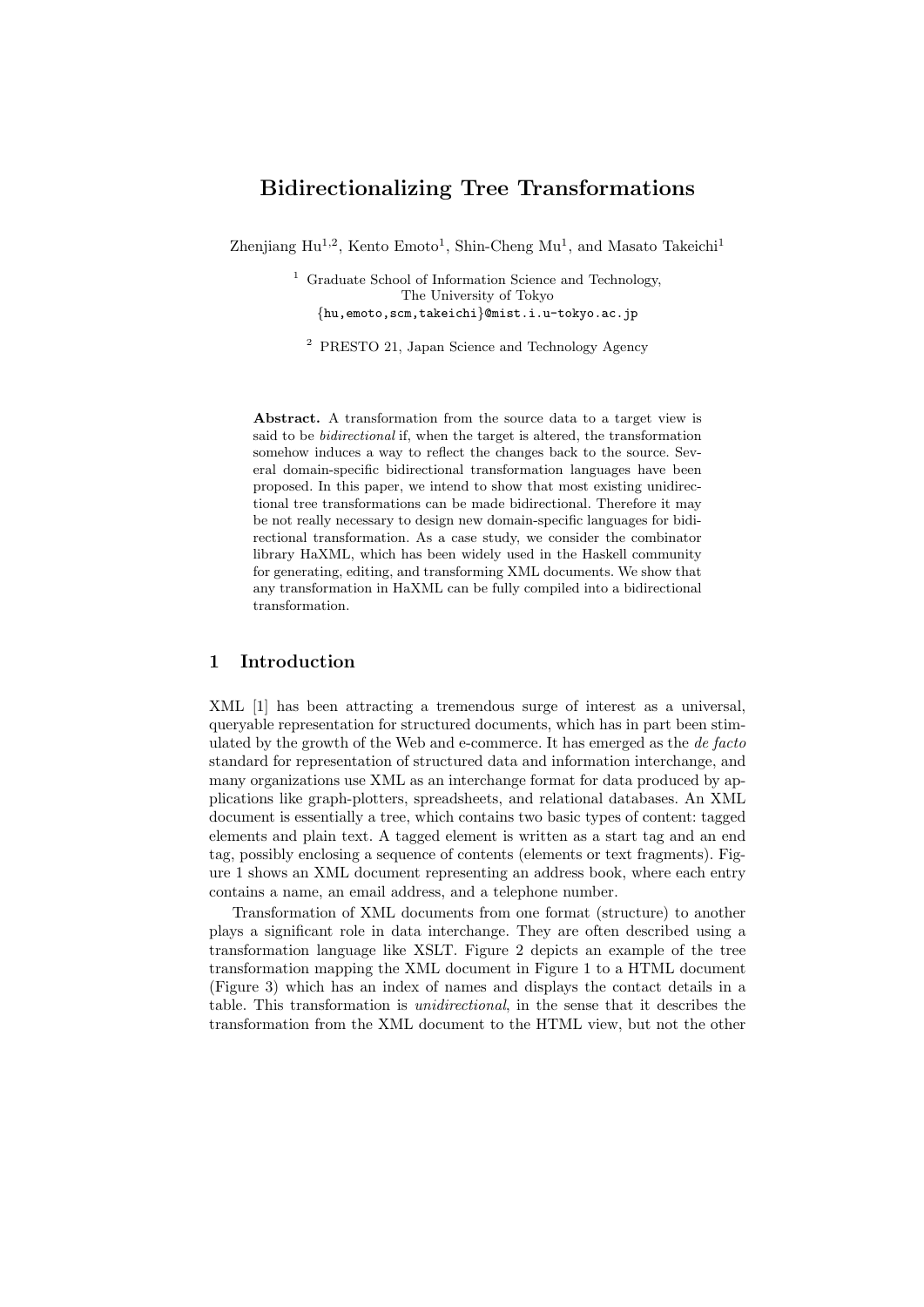```
2 Zhenjiang Hu et al.
```

```
<addrbook>
  <person>
    <name> Zhenjiang Hu </name>
    <email> hu@mist.i.u-tokyo.ac.jp </email>
    <tel> +81-3-5841-7411 </tel>
  </person>
  <person>
    <name> Kento Emoto </name>
    <email> emoto@ipl.t.u-tokyo.ac.jp </email>
    <tel> +81-3-5841-7412 </tel>
 </person>
  <person>
    <name> Shin-Cheng Mu </name>
    <email> scm@mist.i.u-tokyo.ac.jp </email>
    <tel> +81-3-5841-7411 </tel>
 </person>
  <person>
    <name> Masato Takeichi </name>
    <email> takeichi@acm.org </email>
    <tel> +81-3-5841-7430 </tel>
 </person>
</addrbook>
```
Fig. 1. An XML Document of the Address Book

way round. The transformation itself does not give much clue how the XML document shall be updated if the HTML view is altered.

There are many situations where one wants to transform some data structure into a different form and wish that changes made to the new form be reflected back to the source data. One may want modification on the view to be reflected back to the original database, which is known as view updating in the database community  $[2-6]$ . One may want to synchronize the bookmark files of several different web browsers (on different machines) [7], allowing bookmarks and bookmark folders to be added, deleted, edited, and reorganized in any browser and later combining the changes performed in different browsers. One may want to have a programmable editor [8] supporting interactive refinement in the development of structured documents, where one performs a sequence of editing operations on the document view, and the editor automatically derives an efficient and reliable source document and a transformation that produces the document view.

These situations call for *bidirectional transformations* on tree-structured data. In one direction, these transformations map a *concrete* tree into an *abstract* one; in the other, they map a modified abstract tree, together with the original concrete tree, to a correspondingly modified concrete tree. Several domain-specific languages [7, 9, 10, 8] have been proposed to define bidirectional transformations. One would like to know, however, whether an existing transform written in tree-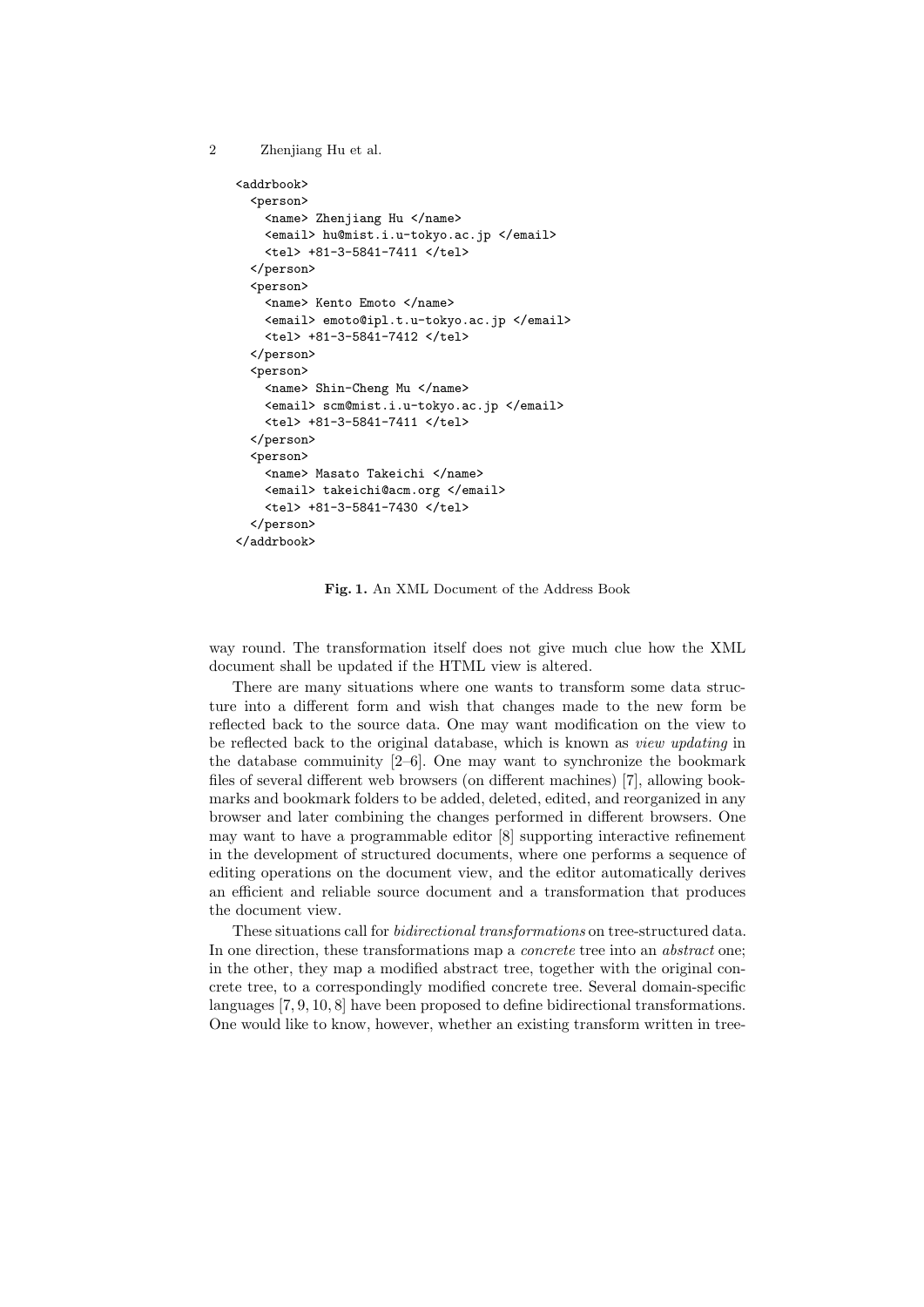```
<xsl:template match="/">
  \verb|html|<body>
    <h1>IPL Address Book</h1>
    <ul>
      <xsl:for-each select="addrbook/person">
      <li><xsl:value-of select="name"/></li>
      </xsl:for-each>
    \langle/ul>
    <table>
    <tr>
      <th>Name</th>
      <th>Email</th>
      <th>Tel</th>
    \langle/tr>
    <xsl:for-each select="addrbook/person">
    \mbox{{\sc {\small \texttt{ctr}}}}<td><xsl:value-of select="name"/></td>
      <td><xsl:value-of select="email"/></td>
      <td><xsl:value-of select="tel"/></td>
    \langle/tr>
    </xsl:for-each>
    </table>
  </body>
  \langle/html>
</xsl:template>
```
Fig. 2. A Transformation in XSLT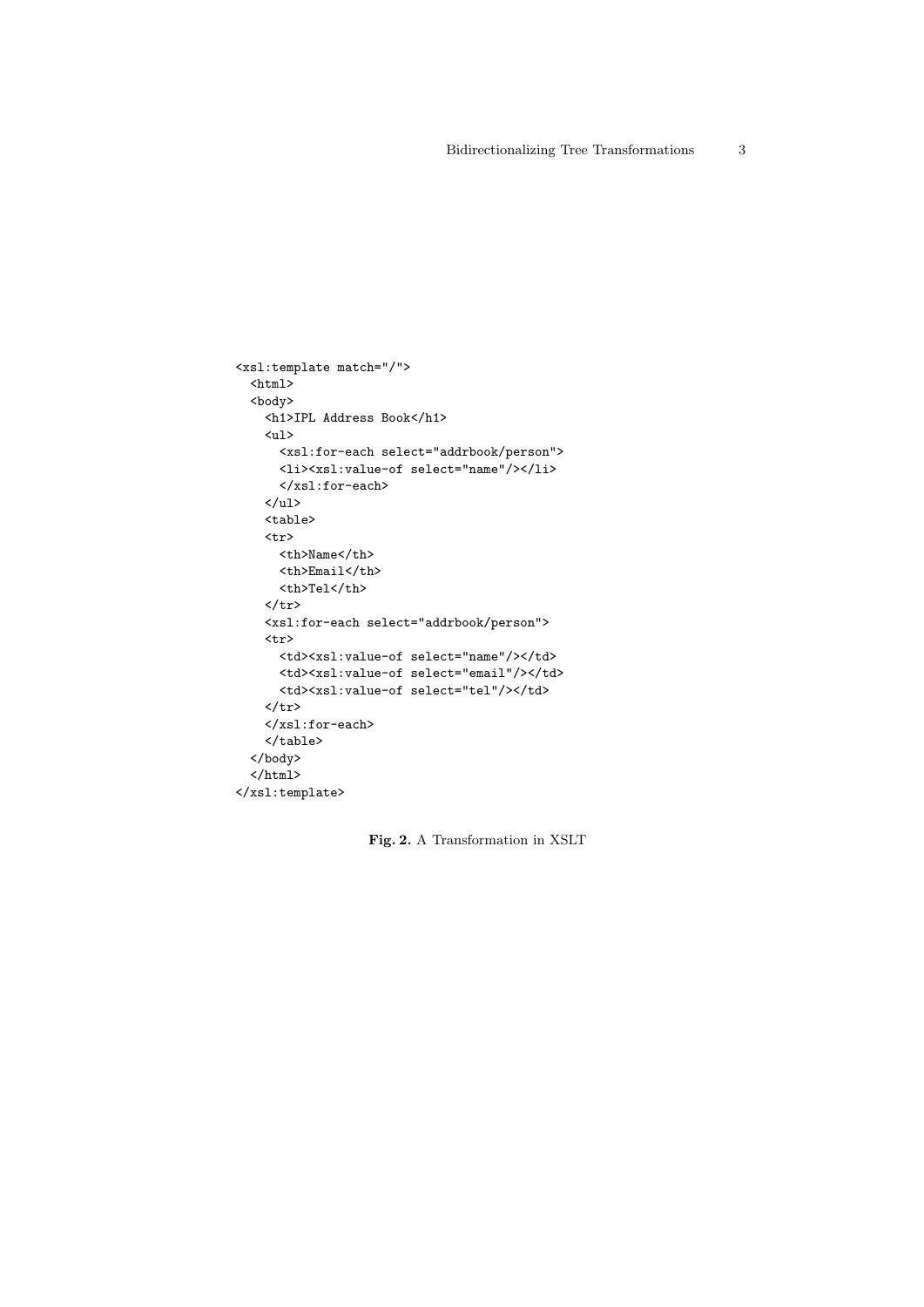```
\verb|html|<body>
  <h1>IPL Address Book</h1>
  <ul>
    <li> Zhenjiang Hu </li>
    <li> Kento Emoto </li>
    <li> Shin-Cheng Mu </li>
    <li> Masato Takeichi </li>
  \langle/ul>
  <table>
    <tr>
      <th>Name</th>
      <th>Email</th>
      <th>Tel</th>
    \langle/tr>
  </index>
  <tr>
    <td> Zhenjiang Hu </td>
    <td> hu@mist.i.u-tokyo.ac.jp </td>
    <td> +81-3-5841-7411 </td>
  \langle/tr>
  \langle \text{tr} \rangle<td> Kento Emoto </td>
    <td> emoto@ipl.t.u-tokyo.ac.jp </td>
    <td> +81-3-5841-7412 </td>
  \langle/tr>
  <tr>
    <td> Shin-Cheng Mu </td>
    <td> scm@mist.i.u-tokyo.ac.jp </td>
    <td> +81-3-5841-7411 </td>
  \langle/tr>
  \langle \text{tr} \rangle<td> Masato Takeichi </td>
    <td> takeichi@acm.org </td>
    <td> +81-3-5841-7430 </td>
  \langle/tr>
  \langle /table>
<body>
\verb|html|
```
Fig. 3. A View of the Address Book in HTML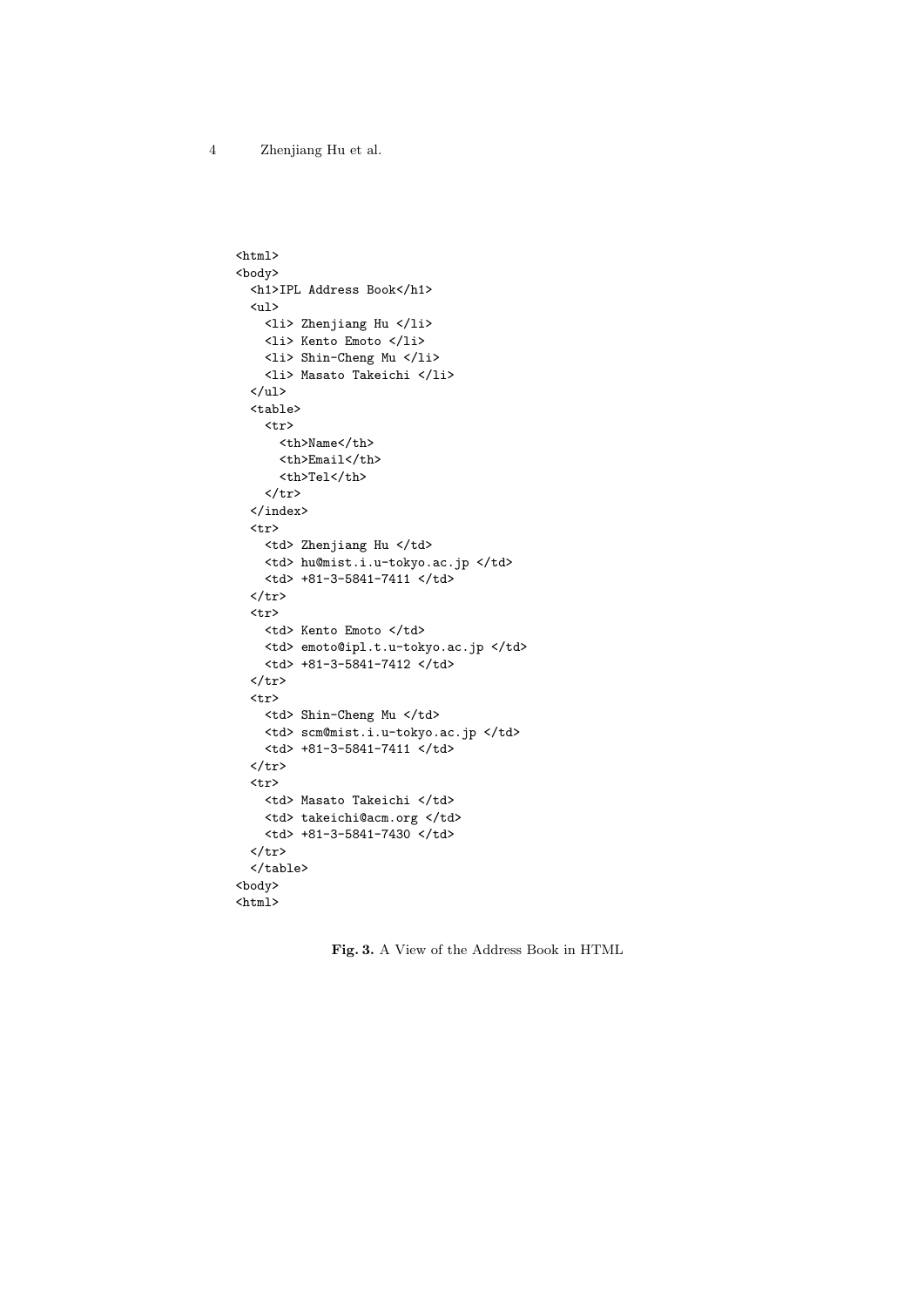transformation languages, like XSLT, can be made bidirectional. As far as we are aware, there is little work on this.

In this paper, we argue that most tree transformations can be made bidirectional. As a case study, we consider the combinator library HaXML [11], which has been widely used in the Haskell community for generating, editing, and transforming XML documents. The library HaXML can be seen as a domainspecific language embedded in the general-purpose functional language Haskell. XML documents are represented using native Haskell data type, and HaXML provids a set of powerful higher order functions to process them. A transform coded in HaXML is usually more compact than its equivalent in DOM, SAX, or XSLT.

In this paper we will present a technique we call bidirectionalization, which compiles any HaXML transformation into a bidirectional language  $X$  [8], thereby making it bidirectional. Our main result can be summarized as follows:

Any tree transformation in HaXML can be made bidirectional, according to which any part of the data before transformation can be updated via editing operations on the transformed data if the transformation is specified in HaXML.

The result is surprising because HaXML is a unidirectional tree transformation language designed without bidirectionality in mind. With bidirectionalization, we obtain bidirectional transformation for free.

The rest of the paper is organized as follows. We start by briefly reviewing the core of HaXML [11], a general-purpose unidirectional transformation language, in Section 2. After explaining the basic concepts of bidirectionality and a bidirectional transformation language  $X$  [8] in Section 3, we show that any transformation specified by HaXML can be translated to a bidirectional transformation in X in Section 4. Conclusions are made in Section 5.

# 2 Tree Documents and Tree Transformations

Before explaining how to bidirectionize tree transformations in Section 4, we begin with a brief overview of the core concept of HaXML [11], a combinator library in Haskell [12], showing how tree documents are generated, edited, and transformed with HaXML. We will use a Haskell-like notation for the rest of this paper.

#### 2.1 Documents as Trees

There are two basic types of XML contents: elements and text fragments. An element consists of a tag and a sequence of contents. In HaXML, XML documents are represented by native Haskell data structure:

```
data Content = CElem Element
```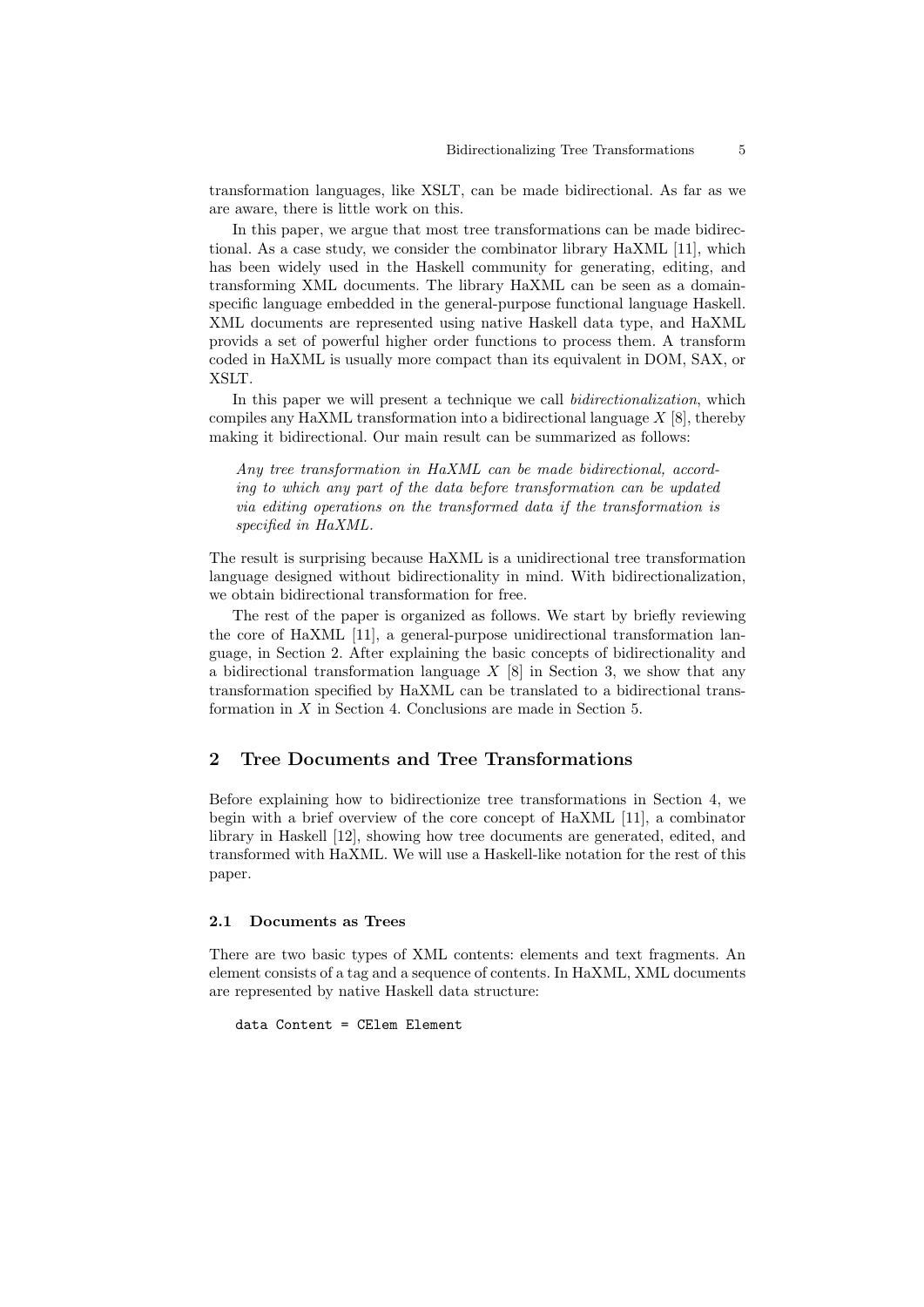```
6 Zhenjiang Hu et al.
```

```
addrbook = N "Addrbook"
  [ N "Person"
      [ N "Name" [N "Zhenjiang Hu" []],
        N "Email" [N "hu@mist.i.u-tokyo.ac.jp" []]
        N "Tel" [N "+81-3-5841-7411" []]],
    N "Person"
      [ N "Name" [N "Kento Emoto" []],
        N "Email" [N "emoto@ipl.t.u-tokyo.ac.jp" []],
        N "Tel" [N "+81-3-5841-7412" []]],
    N "Person"
      [ N "Name" [N "Shin-Cheng Mu" []],
        N "Email" [N "scm@mist.i.u-tokyo.ac.jp" []],
        N "Tel" [N "+81-3-5841-7430" []]],
    N "Person"
      [ N "Name" [N "Masato Takeichi" []],
        N "Email" [N "takeichi@acm.org" []],
        N "Tel" [N "+81-3-5841-7430" []]]
  \overline{1}
```


| CText String data Element = Elem Name [Attribute] [Content]

For the sake of conciseness and simplicity, we shall omit attributes in documents and represent tag labels by strings. Therefore, an XML document is essentially an internally labelled rose tree with text fragments as its leaves. To further simplify the matter, we will represent documents by the following tree:

data Tree = N String [Tree]

This representation does not distinguish labels from texts, since both of them are represented by strings. However, we may think of labels attached to inner nodes as tag names, and labels to leaves as text. For an element with no content such as  $\text{str}\frac{1}{2}$ , we may represent it by N "br" [N "" []].

Figure 4 gives an example of this representation of the the document source in Figure 1.

#### 2.2 Tree Transformations

Combinators in HaXML are also called filters, with the type:

type Filter = Tree -> [Tree]

A filter takes a tree and returns a sequence of tree. The result might be empty, a singleton list, or a collection of trees.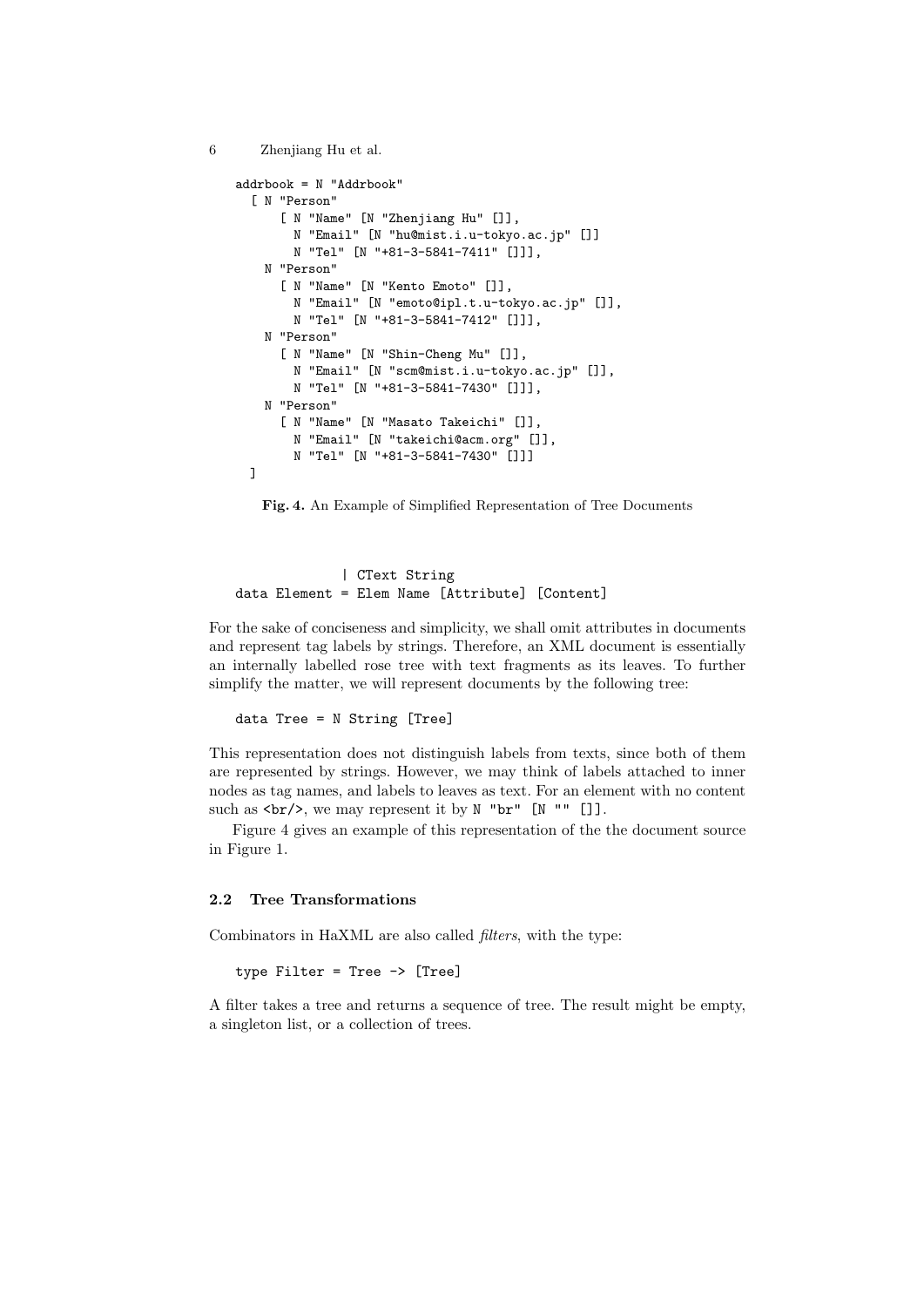| Predicates:                                                                                                                                        |                                                                                                                           |  |  |  |
|----------------------------------------------------------------------------------------------------------------------------------------------------|---------------------------------------------------------------------------------------------------------------------------|--|--|--|
| none: $Filter$<br>keep :: Filter<br>elm :: Filter<br>txt $\therefore$ Filter<br>tag :: $String \rightarrow Filter$                                 | $\{ \text{ zero } \}$<br>$\{$ identity $\}$<br>$\{$ tagged element? $\}$<br>$\{$ plain text? $\}$<br>$\{$ named root $\}$ |  |  |  |
| Selection:<br>children :: Filter { children of the root }                                                                                          |                                                                                                                           |  |  |  |
| Construction:                                                                                                                                      |                                                                                                                           |  |  |  |
| literal $:: String \rightarrow Filter$<br>mkElem $:: String \rightarrow [Filter] \rightarrow Filter$<br>replace Tag :: $String \rightarrow Filter$ | $\{$ build plain text $\}$<br>$\{$ build a tree with an inner node $\}$<br>{ replace root's tag }                         |  |  |  |

Fig. 5. Basic Filters

#### Basic Filters

A set of basic filters in HaXML is given in Figure 5. The simplest possible filter, none, fails on any input (returning an empty list); keep takes any tree and returns just that tree. The filter elm is a predicate, returning just this item if it is not a leaf, otherwise it fails. Conversely, txt returns this item only if the item is a leaf. The filter children returns the immediate children of the tree, if any. The filter tag  $t$  returns the input only if it is a tree whose root has the tag name  $t$ . The function literal s discards the input and returns a leaf labelled s. The function mkElem  $t$  fs builds a tree with the root label  $t$ ; the argument fs is a list of filters, each of which is applied to the current item. The results are concatenated and become the children of the created element.

# Filter Combinators

Figure 6 lists all combinators one can use to compose filters. The most important and useful among them is o, which plugs two filters together: the left filter is applied to the results of the right filter. So, for instance, the expression

```
txt 'o' children 'o' tag "title"
```
returns all the plain-text children immediately enclosed by the input, provided that the input is labelled title.

The combinator  $f \parallel g$  concatenates the results of filters  $f$  and  $g$ , while cat fs is a generalisation of  $\|$  to arbitrary numbers of filters. The combinator f 'with' g acts as a guard on the results of f, keeping only those which are productive (yielding non-empty results) under g. Its dual,  $f$  'without' g, excludes those results of f that are productive under g. The filter f 'et' g applies f to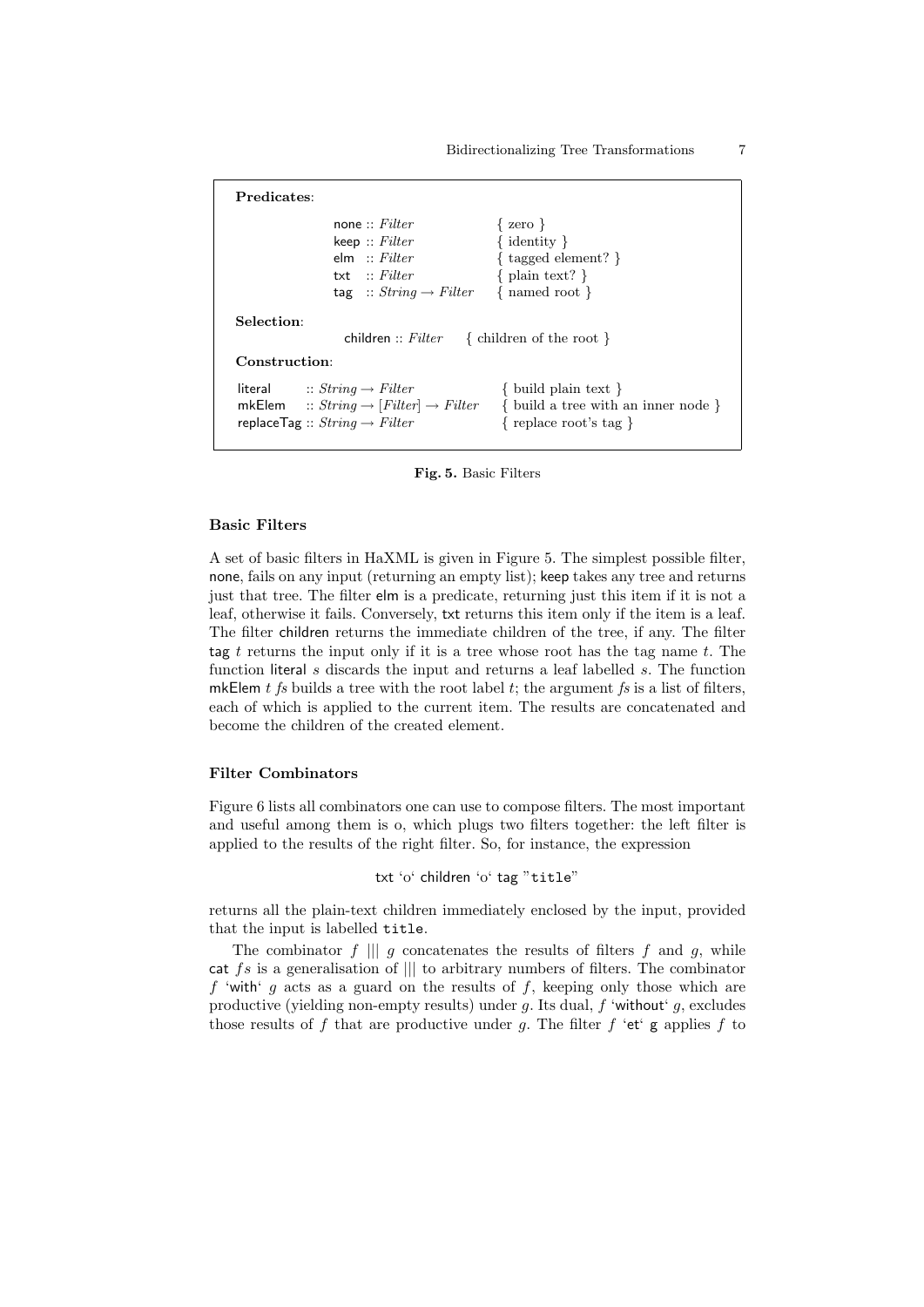| $\circ$ | $::$ Filter $\rightarrow$ Filter $\rightarrow$ Filter                                                         | $\{$ Irish composition $\}$             |
|---------|---------------------------------------------------------------------------------------------------------------|-----------------------------------------|
| (   )   | $::$ Filter $\rightarrow$ Filter $\rightarrow$ Filter                                                         | $\{$ append results $\}$                |
| cat     | $::$ [Filter] $\rightarrow$ Filter                                                                            | $\{ \text{concatenate results } \}$     |
| with    | $::$ Filter $\rightarrow$ Filter $\rightarrow$ Filter                                                         | $\{$ guard $\}$                         |
| without | $\therefore$ Filter $\rightarrow$ Filter $\rightarrow$ Filter                                                 | { negative guard }                      |
| et      | $:: (String \rightarrow Filter) \rightarrow Filter \rightarrow Filter$                                        | $\{$ disjoint union $\}$                |
|         | $\therefore$ $\Rightarrow$ $\therefore$ Filter $\rightarrow$ Filter $\rightarrow$ Filter $\rightarrow$ Filter | $\{$ condition $\}$                     |
| chip    | $\therefore$ Filter $\rightarrow$ Filter                                                                      | $\{$ in-place children application $\}$ |
|         |                                                                                                               |                                         |

Fig. 6. Basic Filter Combinators

the input if it the input is a leaf tree, and applies  $q$  to the input otherwise. The expression  $p \nightharpoonup f \nightharpoonup g$  represents conditional branches; if the (predicate) filter p is productive given the input, the filter  $f$  is applied to the input, otherwise  $g$  is applied. The filter chip  $f$  applies  $f$  to the immediate children of the input. The results are concatenated as new children of the root.

### Examples

A number of useful tree transformations can be defined as HaXML filters. For instance, we may define the following two path selection combinators  $\geq$  and  $\lt/$ .

$$
f \mid > g = g
$$
 'o' children 'o' 
$$
f
$$
  

$$
f \mid < f
$$
 
$$
g = f
$$
 'with' 
$$
(g
$$
 'o' children)

Both of them apply  $f$  to the input and prune away those subtrees of the result that does not make g productive (i.e., g does not fail):  $/$  is an 'interior' selector, returning the inner structure;  $\langle \rangle$  is an 'exterior' selector, returning the outer structure.

Another class of useful filter combinators allows one to process trees recurively. The combinator deep  $f$ 

deep 
$$
f = f
$$
 ?>  $f$  :> (deep  $f$  'o' children)

potentially pushes the action of filter f deep inside the document sub-tree. It first tries the given filter on the current node: if the filter is productive then it stops, otherwise it moves to the children recursively. Another powerful recursion combinator is foldXml: the expression foldXml  $f$  applies the filter  $f$  to every level of the tree, from the leaves upwards to the root.

foldXml  $f = f'$ o' (chip (foldXml f))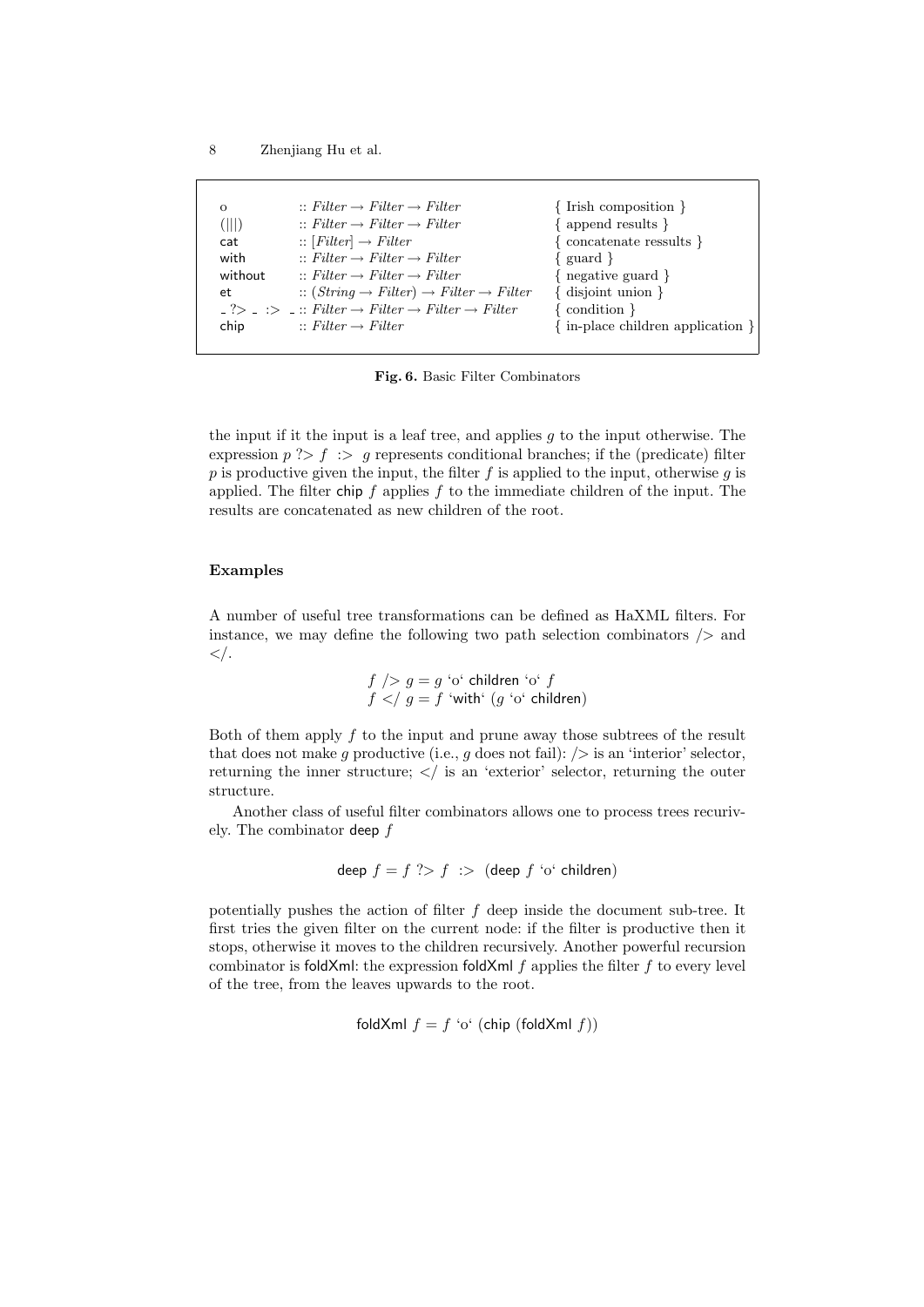```
html
  [ body
    [ h1 [ literal "IPLAddressBook" ],
      ul [replaceTag "li" 'o' (keep /> tag "person" /> tag "name") ]
      table
         [tr | th |literal "Name", th |literal "Email"], th |literal "Tel"]],
          foldXML tabling 'o' (keep / tag "person") \vert \vert \vertwhere
    tabling = tag "person" ?> replaceTag "tr" :>
                (\text{tag "name" ?>} repalceTag "td" :>
                (tag "email" ?> replace Tag "td" :>(\text{tag "tel" ?>} repalceTag "td" :>
                 keep)))
```
Fig. 7. A Transformation in HaXML

Recall the transformation described by XSLT in Figure 2. By defining HTML constructors by

```
html = mkElem "html"body = mkElem "body"
h1 = mkElem "h1"
ul = mkElem "u1"\mathsf{li} = \mathsf{mk}\mathsf{Elem} "\mathsf{li}"
table = mkElem "table"
tr = mkElem "tr"
th = mkElem "th"
td = mkElem "td"
```
we can define it in HaXML as in Figure 7.

### 3 A Bidirectional Transformation Language

In this section, we present the bidirectional transformation language  $X$ , which is essentially the same as that in [8]. It will serve as the basis of our bidirectionalization transformation.

### 3.1 Bidirectionality

Before explaining our language, we clarify what we mean by being bidirectional. Following the convention in  $[7]$ , we call the type of source documents  $C$  (concrete view) and that of target documents A (abstract view). They are both embedded in Tree but we nevertheless distinguish them for clarity. A transformation  $x$ defined in X is associated with two functions. The function  $\phi_x : C \to A$  maps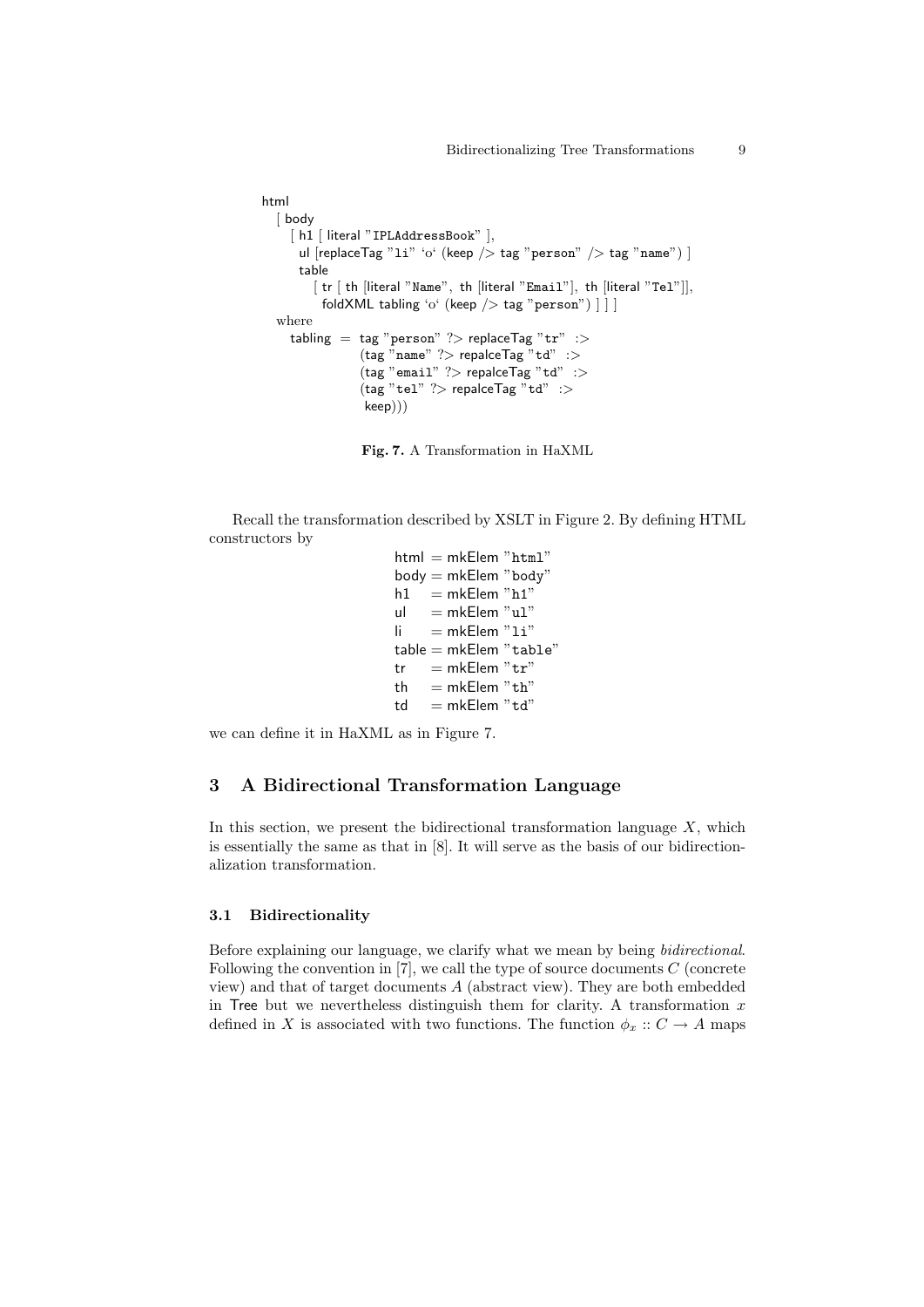| $X ::= B$                                | { primitives }                  |
|------------------------------------------|---------------------------------|
| $X \; ; \; X$                            | $\{$ sequencing $\}$            |
| $X \otimes X$                            | $\{product\}$                   |
| If $P X X$                               | { conditional branches }        |
| $\operatorname{\mathsf{Map}}\nolimits X$ | $\{$ apply to all children $\}$ |
| Fold $X$ $X$                             | $\{fold\}$                      |
| $B ::=$ BFun $(f, g)$                    | {Bidirectional function pairs}  |
| Dup                                      | $\{$ duplication $\}$           |

Fig. 8. The Language X for Specifying Bidirectional Transformations

the concrete view to an abstract view, which is displayed and edited by the user. The function  $\lhd_x: C \times A \to C$  takes the original concrete view and the edited abstract view, and returns an updated concrete view. In [7] they are called get and put respectively.

We call a transformation  $x$  bidirectional if the following two properties hold:

GET-PUT-GET :  $\phi_x$   $(c \triangleleft_x a) = a$  where  $a = \phi_x c$ PUT-GET-PUT :  $c' \lhd_x (\phi_x c') = c'$  where  $c' = c \lhd_x a$ 

The PUT-GET-PUT property says that if  $c'$  is a recently updated concrete view, mapping it to its abstract view and immediately performing the backward update does not change its value. Note that this property only needs to hold for those c' in the range of  $\lhd_x$ . For an arbitrary c we impose the GET-PUT-GET requirement instead. Let  $a$  be the abstract view of  $c$ . Updating  $c$  with  $a$  and taking the abstract view, we get  $a$  again. Here, by "updating", we mean one of the following four editing operations: insertion of a hole to the view, deletion of a hole from the view, replacement of a subtree by a hole, and change of a node name.

### 3.2 The Language X

The syntax of the language  $X$  for specifying bidirectional transformation is given in Figure 8. Primitive transformations are denoted by non-terminal  $B$ . They can be composed to form more complicated transformations by one of the combinators defined in X. The language looks very similar to the bidirectional languages proposed in [9, 7]. The most important difference lies in the new language construct Dup, which enables description of data dependency inside the view. An important property of the language  $X$  is the following theorem.

Theorem 1 (Bidirectionality of  $X$ ). Any transformation described in  $X$  is bidirectional.  $\Box$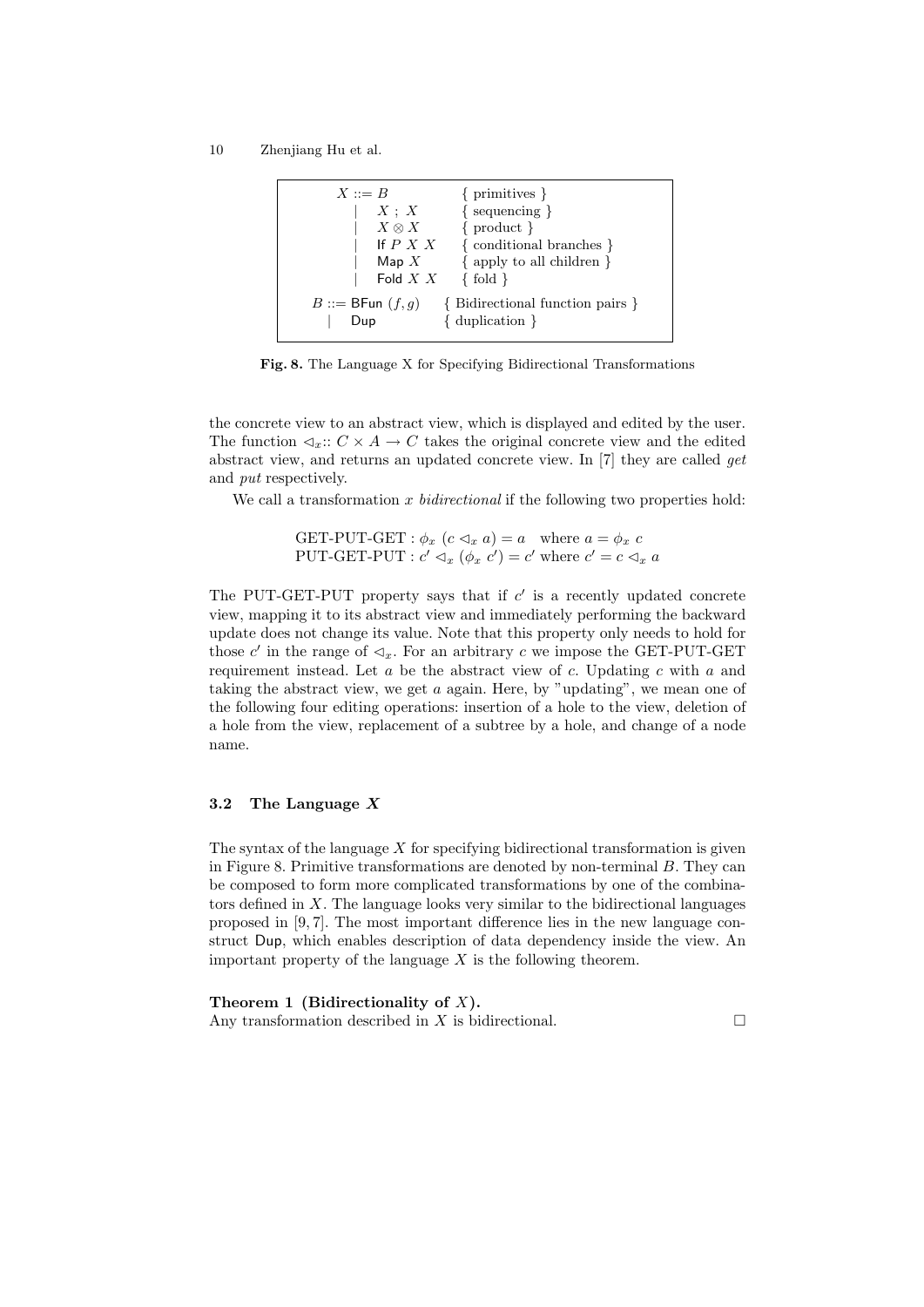#### Primitive Bidirectional Transformations

Bidirectional Primitive Transformations A bidirectional primitive BFun  $(f, g)$ consists of two functions  $f$  and  $g$  satisfying the GET-PUT-GET and PUT-GET-PUT properties. The bidirectional semantics of  $B\text{Fun}(f,g)$  is given by

$$
\phi_{\text{BFun } (f,g)} c = f c
$$
  

$$
c \triangleleft_{\text{BFun } (f,g)} a = g c a
$$

For a special case where  $q$  does not use its second argument and is the inverse of  $f$ , we write it as  $\mathsf{G}\mathsf{Fun}\ (f,g)$ :

$$
\begin{array}{l}\n\phi_{\text{GFun }(f,g)}c = f c \\
c \triangleleft_{\text{GFun }(f,g)} a = g a\n\end{array}
$$

Let us see some useful primitive transformations defined in this way. The simplest transformation is the identity transformation:

$$
idX = \mathsf{G}\mathsf{Fun}\ (id,id)
$$

which relates two identical data, and is defined by a pair of two identity functions. In this example, the pair of functions are inverse of each other.

Similarly, we may define other primitive transformations that are useful for processing tree locally.

– const $X$  t ignores the concrete view and gives a constant abstract view t.

$$
constX t = BFun (\lambda x. t, \lambda c. c)
$$

– hoistX n: If the root has label n and a single child t, then the result is t.

hoistX

\n
$$
n = \text{GFun}(f, g)
$$
\nwhere

\n
$$
f(\text{N } m[t]) = t, \text{ if } m = n
$$
\n
$$
g \ t = \text{N } n[t]
$$

– exchangeX exchanges the root with the node of the leftmost child tree that has no child.

$$
\begin{aligned}\n\text{exchangeX} &= \text{GFun }(f,f) \\
\text{where} \\
f \ (\text{N } n \ (\text{N } m \ [\ ]:ts)) &= \text{N } m \ (\text{N } n \ [\ ]:ts)\n\end{aligned}
$$

– insertHoleX inserts  $\Omega$ , a special tree denoting a hole, as the leftmost child of the root.

```
insertHoleX = GFun (f, g)where
     f(N n ts) = N n (\Omega : ts)g(\mathbb{N} n(\Omega:ts))=\mathbb{N} n ts
```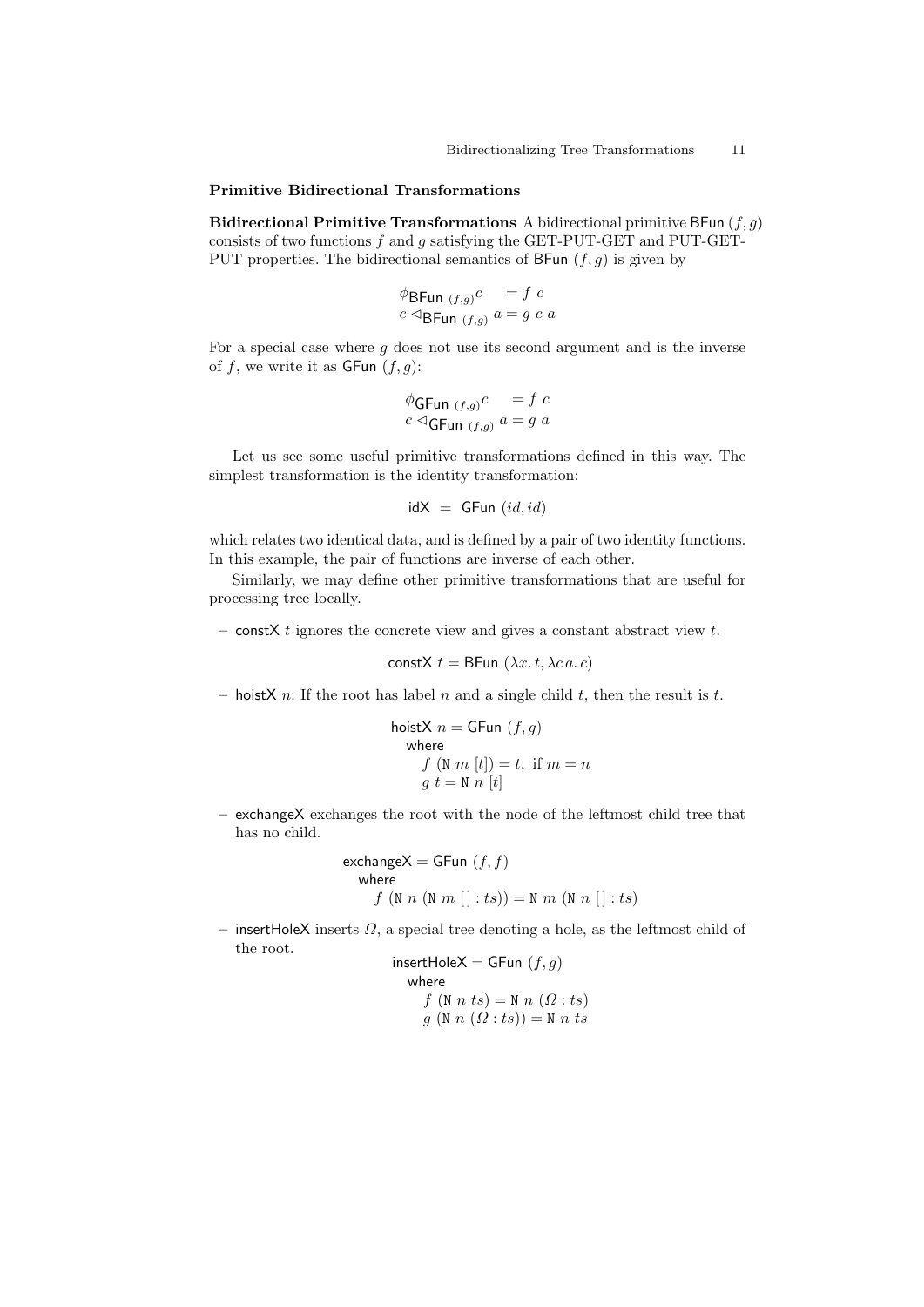– deleteHoleX deletes the hole appearing as the leftmost child of the root.

$$
\begin{aligned}\n\text{deleteHoleX} &= \text{GFun }(f,g) \\
\text{where} \\
f \ (\text{N } n \ (\Omega : ts)) &= \text{N } n \ ts \\
g \ (\text{N } n \ ts) &= \text{N } n \ (\Omega : ts)\n\end{aligned}
$$

– replaceHoleX  $t$  replaces the hole with tree  $t$ .

replaceHoleX 
$$
t = \text{GFun}(f, g)
$$
  
where  
 $f \Omega = t$   
 $g t' = \Omega$ , if  $t = t'$ 

**Duplication** In the forward direction, the function  $\phi_{\text{Dup}}$  generates two copies of its input.

$$
\phi_{\text{Dup}} c = \text{N} \text{``Dup'' [c, c]}
$$

In the backward direction,  $\triangleleft$ <sub>Dup</sub> checks which of the two copies was touched by the user by comparing them with the original view  $c$ , and keeps only the changed one.

$$
c \triangleleft \text{Dup} \ (\text{N} \ \text{``Dup''} [a_1, a_2]) = a_2 \text{ if } a_1 = c
$$
\n
$$
= a_1 \text{ if } a_2 = c
$$
\n
$$
= a_1 \text{ otherwise}
$$

Here we assume that the user performs only one editing action before an updating event is triggered. Therefore, if none of  $a_1$  and  $a_2$  equals c, it must be the case that  $a_1 = a_2$ , because they result from the same editing action.

### Bidirectional Transformation Combinators

The set of transformation combinators is useful to construct bigger transformations.

**Sequencing** Given two bidirectional transformations  $x_1$  and  $x_2$ , the transformation  $x_1; x_2$  informally means "do  $x_1$ , then do  $x_2$ ". Its bidirectional semantics is given by

$$
\begin{array}{l}\n\phi_{x_1;x_2} = \phi_{x_2} \circ \phi_{x_1} \\
c \lhd_{x_1;x_2} a = c \lhd_{x_1} ((\phi_{x_1} c) \lhd_{x_2} a)\n\end{array}
$$

The forward transform  $\phi_{x_1,x_2}$  is simply the sequential composition of  $\phi_{x_1}$  and  $\phi_{x_2}$ . To update the concrete view c with a modified abstract view a, we need to know what the intermediate concrete view was. It is computed by  $\phi_{x_1}$  c. The expression  $(\phi_{x_1} c) \triangleleft_{x_2} a$  then computes an intermediate abstract view, which is used to update c with  $\lhd_{x_1}$ .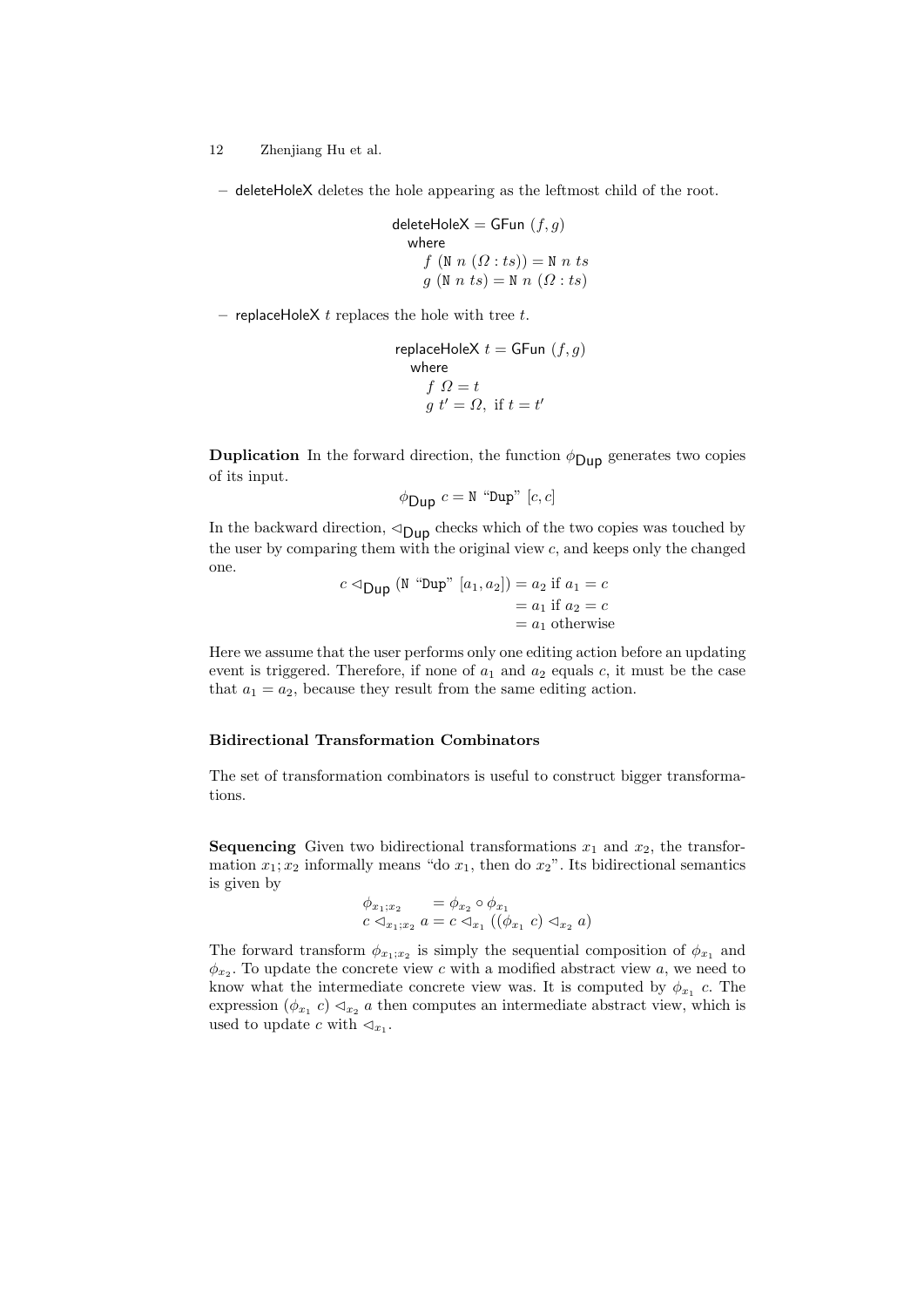**Product** The product construct  $x_1 \otimes x_2$  behaves similar to products in ordinary functional languages, apart from that we are working on trees rather than pairs. The forward transformation is defined by

$$
\phi_{x_1 \otimes x_2} \ (\mathbb{N} \ c \ (c_1 : cs)) = \mathbb{N} \ a \ (a_1 : as)
$$

where

$$
a_1 = \phi_{x_1} c_1
$$
  

$$
\mathbf{N} a \text{ as } = \phi_{x_2} (\mathbf{N} c \text{ cs}).
$$

The input tree is sliced into two parts: the left-most child, and the root plus the other children. The transform  $x_1$  is applied to the left-most child, while  $x_2$  is applied to the rest. The result is then combined together. The backward updating is defined by updating the two slices separately.

$$
(\mathtt{N}\ c\ (c_1:cs))\lhd_{x_1\otimes x_2}(\mathtt{N}\ a\ (a_1:as))=\mathtt{N}\ c'\ (c_1':cs')
$$

where

$$
\begin{array}{l}\nc_1' &= c_1 \triangleleft_{x_1} a_1\\
\mathbb{N} \ c' \ cs' = (\mathbb{N} \ c \ cs) \triangleleft_{x_2} (\mathbb{N} \ a \ as).\n\end{array}
$$

**Conditional Branches** In the forward direction, the combinator If  $p x_1 x_2$ applies the transform  $x_1$  to the input if the input satisfies the predicate p. Otherwise  $x_2$  is applied.

$$
\begin{aligned} \phi_{\text{If } p \ x_1 \ x_2} \ c &= \phi_{x_1} \ c \text{ if } p \ c \\ &= \phi_{x_2} \ c \text{ otherwise} \end{aligned}
$$

In the backward direction, we check the root label to determine whether to apply  $\lhd_{x_1}$  or  $\lhd_{x_2}$  to the modified view.

$$
c \triangleleft_{\text{If } p \ x_1 \ x_2} a = c \triangleleft_{x_1} a \text{ if } p \ c
$$

$$
= c \triangleleft_{x_2} a \text{ otherwise}
$$

Map We define two (higher order) transformation combinators, Map and Fold to recursively transform trees.

The well-known function map on lists is defined by

$$
\begin{array}{c}\n\text{map } f \ [ \ ]\n\\ \text{map } f \ (a : x) = f \ a : \text{map } f \ x\n\end{array}
$$

The forward transform of Map  $x$  simply applies the transformation  $x$  to all subtrees of the given tree, leaving the root label unchanged.

$$
\phi_{\text{Map }x} \ (\mathbb{N} \ c \ cs) = \mathbb{N} \ c \ (map \ \phi_x \ cs)
$$

The backward updating is defined by updating the subtrees separately,

$$
(\text{N } c cs) \triangleleft_{\text{Map } x} (\text{N } c as) = \text{N } c (zip_{\lhd_x} cs as)
$$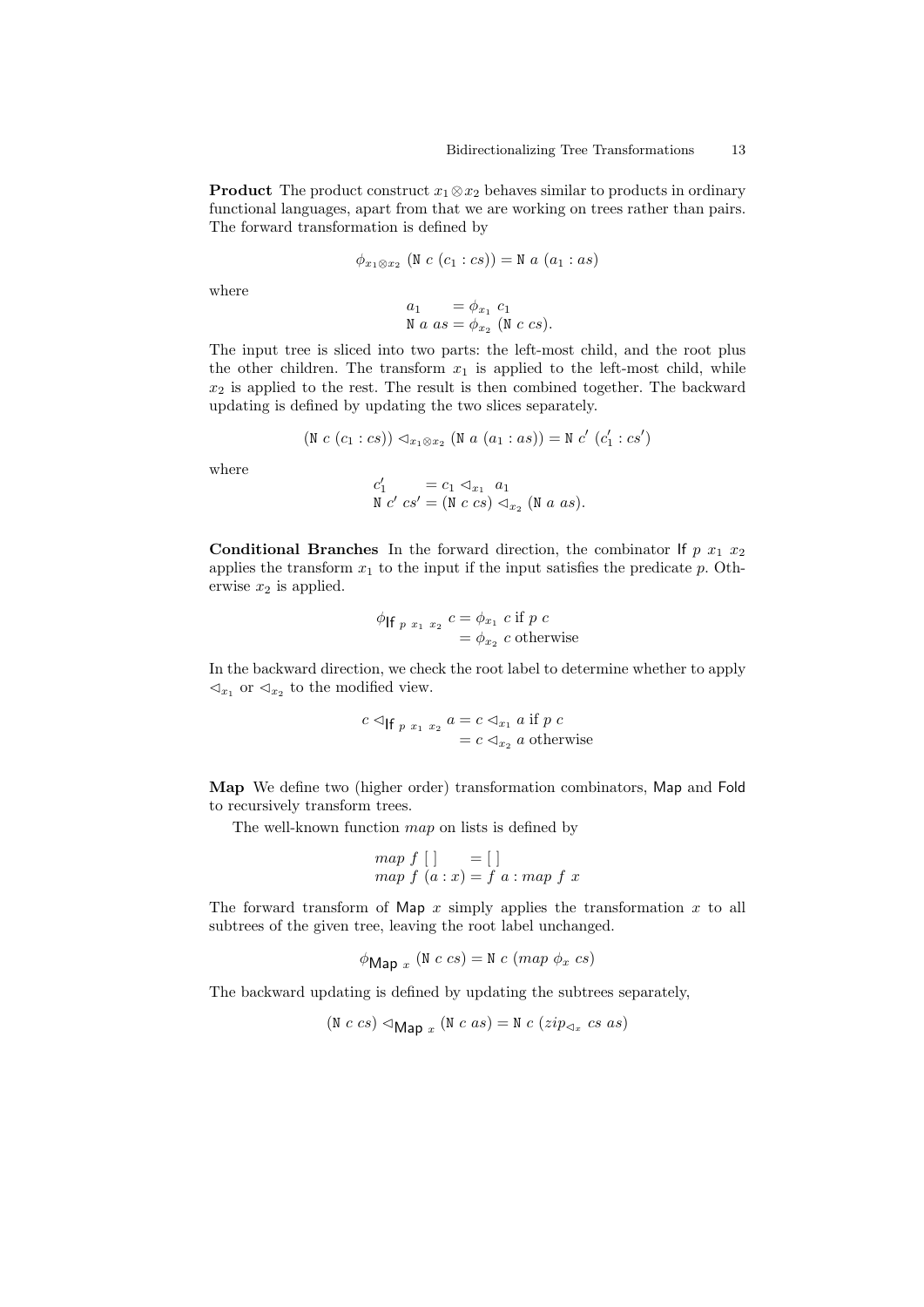where the abstract and the concrete trees should have the same label, and function zip is defined as follows.

$$
zip_{\oplus} [ ] [ ]
$$
  

$$
zip_{\oplus} (a : x) (b : y) = a \oplus b : zip_{\oplus} x y
$$

Fold The transform Fold  $x_1 x_2$  is defined like a fold on rose trees. The transform  $x_2$  is applied to leaves,  $x_1$  to internal nodes. Its forward transform is defined by

$$
\begin{aligned}\n\phi \text{Fold }_{x_1} &_{x_2} \text{ (N } c \text{ [ }]) = \phi_{x_2} \text{ (N } c \text{ [ }]) \\
\phi \text{Fold }_{x_1} &_{x_2} \text{ (N } c \text{ cs)} = \phi_{(\text{Map }(\text{Fold } x_1 \ x_2)); x_1} \text{ (N } c \text{ cs)}\n\end{aligned}
$$

In the base case, we simply apply  $x_2$  to the leaf. In the recursive case, Fold  $x_1 x_2$ is applied to all subtrees of the input tree, before  $x_1$  is applied to the result, thus the use of sequencing.

In the backward direction, we use the cached copy of the concrete view to determine the depth of recursion to go into. Being able to reuse Map and sequencing significantly simplifies the definition.

$$
\begin{array}{l}\n\text{(N } c \mid \text{]) } \triangleleft_{\text{Fold } x_1} x_2 \ a = (\text{N } c \mid \text{]) } \triangleleft_{x_2} a \\
c \triangleleft_{\text{Fold } x_1} x_2 \ a = c \triangleleft_{(\text{Map } (\text{Fold } x_1 \ x_2)); x_1} a\n\end{array}
$$

### Examples: Bidirectional Editing Operations

With the language  $X$ , we are able to define the important editing operations as bidirectional transformations.

| insert $X$ $v$ | $=$ insertHoleX :<br>(replaceHoleX $v) \otimes idX$                       |
|----------------|---------------------------------------------------------------------------|
| deleteX        | $=$ (constX $\Omega$ ) $\otimes$ idX ;<br>deleteHoleX                     |
|                | modifyRootX $n =$ insertX (N $n \parallel$ );<br>$exchangeX$ :<br>deleteX |

We may insert some document  $v$  as the leftmost child of the root using insertX  $v$ , or delete the leftmost child using deleteX, or modify the root node information with a new name  $n$  using modifyRootX  $n$ .

# 4 Bidirectionalization Translation

We are now ready to show how tree transformations in HaXML can be compiled into the bidirectional transformation language X.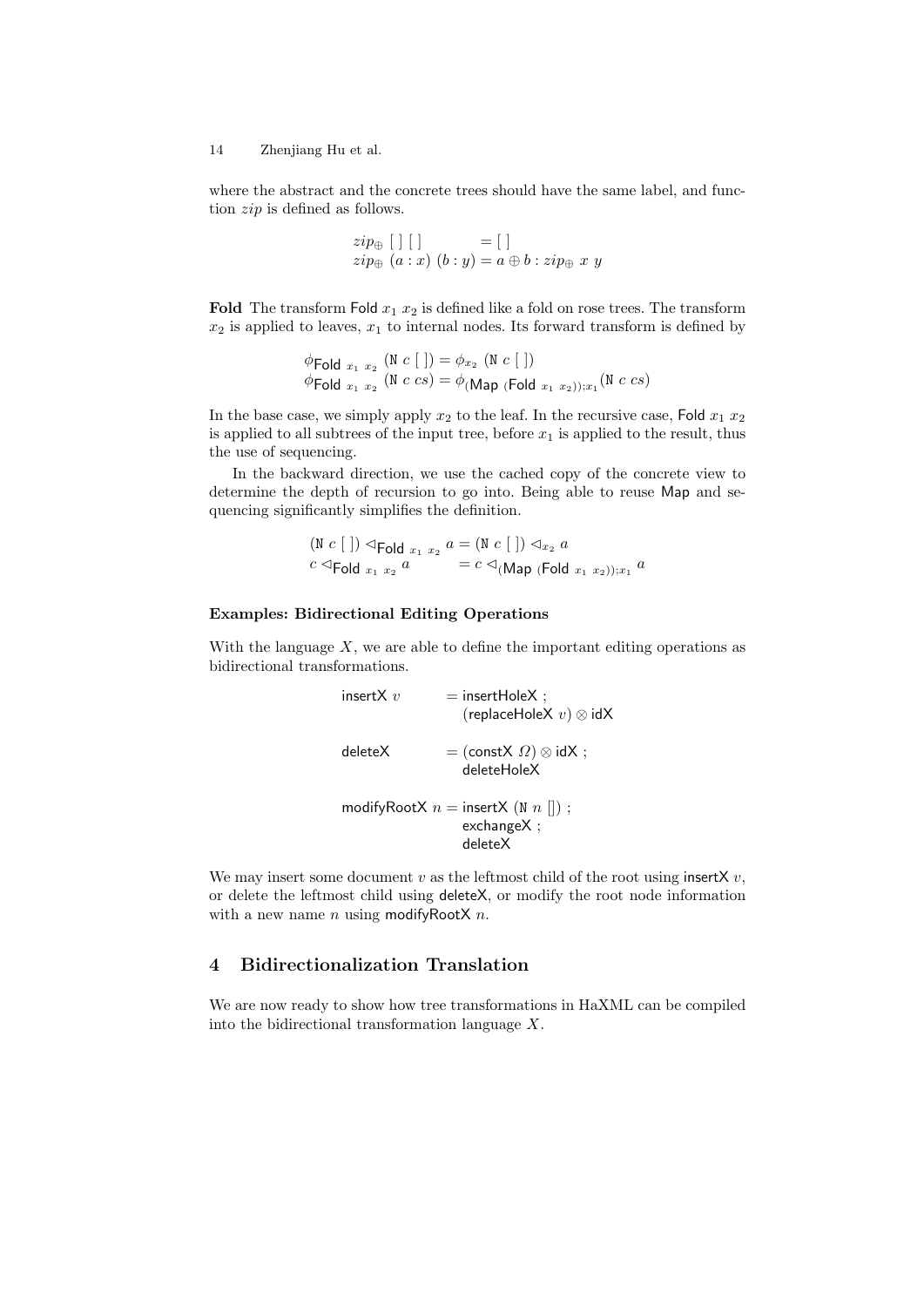#### 4.1 Tree Represenation of Lists

Our idea is to translate each filter in HaXML to a bidirectional transformation in  $X$ . There is, however, a technical problem due to their type difference; a filter is a map from Tree to [Tree], whereas a transformation in  $X$  is a map from Tree to Tree. We solve this problem by coding lists as a special tree whose root has a special label "List". For example, a list of trees  $[t_1, t_2, \ldots, t_n]$  is represented by N "List"  $[t_1, t_2, \ldots, t_n]$ .

Below are some functions on the tree representation of lists.

| emptyList                              | $= N$ "List" $\vert \vert$ |
|----------------------------------------|----------------------------|
| nullList $(N "List" [])$               | $=$ True                   |
| nullList $(N - 1)$                     | $=$ False                  |
| singletonList (N "List" $[x]$ ) = True |                            |
| singletonList $(N - )$                 | $=$ False                  |

We are defining a set of primitive bidirectional transformations for manipulating tree representation of lists.

Transformation listizeX wraps a tree as a list that contains the tree as its single element.

> listizeX = GFun  $(f, g)$ where  $f t = N$  "List"  $[t]$  $g$  (N "List"  $[t]) = t$

Transformation appendX flattens a list that has two list elements to a new list whose elements are a concatenation of the elements of the two element lists.

> append $X = BFun(f, g)$ where  $f (N c [N a ta, N b tb]) = N c [N b (ta+tb)]$  $g \, (\mathbb{N} \, c \, [\mathbb{N} \, a \, ta, \mathbb{N} \, b \, tb]) \, (\mathbb{N} \, c' \, [\mathbb{N} \, b' \, ts]) =$  $N c'$   $[N a$  (take  $n ts)$ ,  $N b'$  (drop  $n ts)$ ) where  $n =$  length  $ta$

Transformation concatX is a generalization of appendX, applying to a list that contains arbitrary number of list elements.

concat $X = BFun(f, g)$ where  $f(N c ts) = N$  "List" (foldr  $(+)$   $($  map getContents  $ts)$ )  $g(N c ts)$   $(N$  "List"  $ts') = N c$  (recons ts ts') getContents  $(N - cs) = cs$ recons  $[N \ r \ cs] \ cs' = [N \ r \ cs']$ recons ((N r cs) : rs)  $cs' =$  $(N r (take n cs')) : (recons rs (drop n cs'))$ where  $n =$  length  $cs$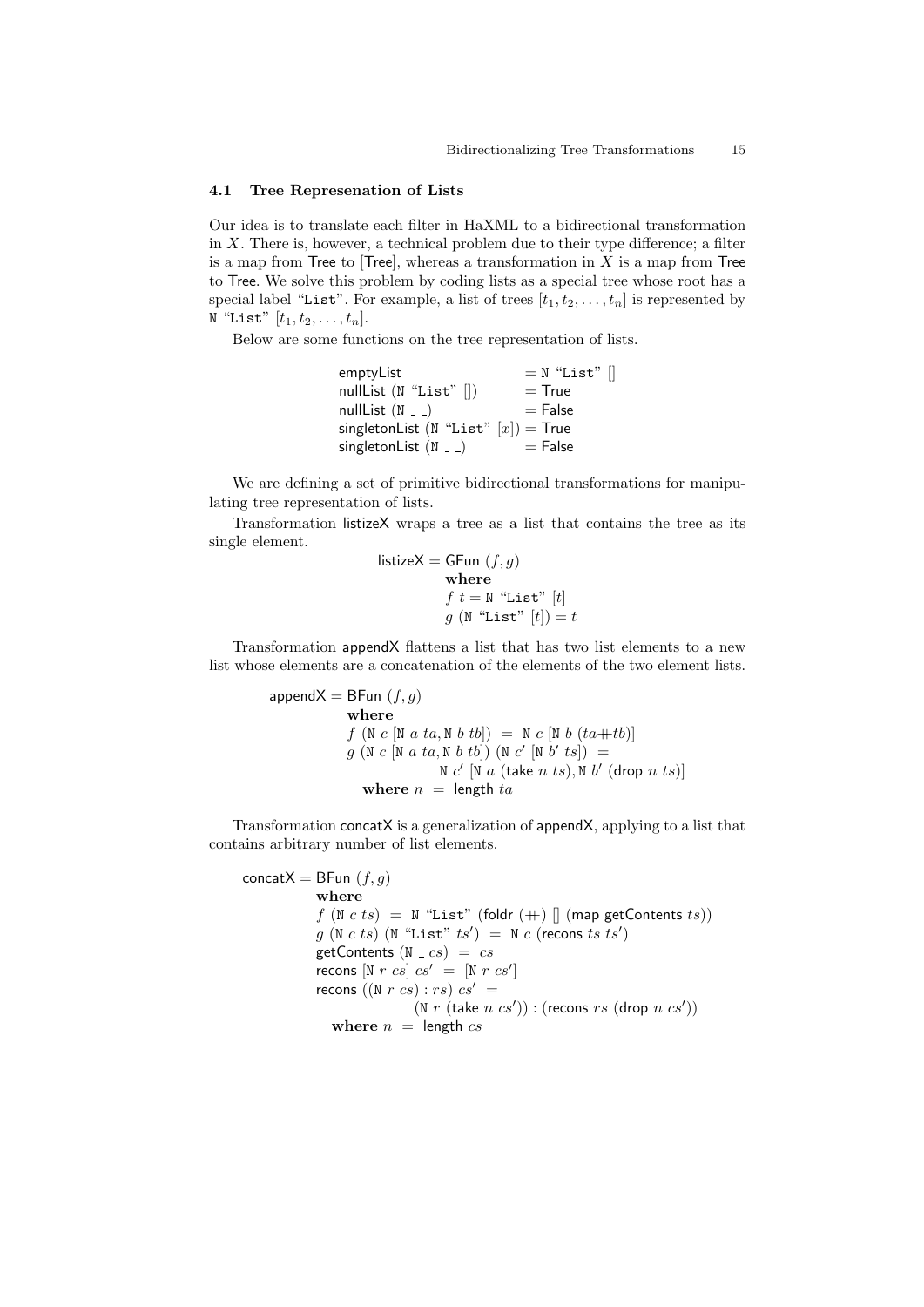Finally, transformation filterX keeps those list elements that satisfy condition  $p$ .

filterX  $p = \text{BFun}(f, g)$ where  $f(N$  "List"  $ts) = N$  "List" (filter  $p \, ts$ )  $g$  (N "List" ts) (N "List" ts') = N "List" (recons ts ts') recons  $cs \parallel = cs$ recons  $(c: cs)$   $(c' : cs') =$  if p c then  $c'$  : (recons cs cs') else  $c:$  (recons  $cs$   $(c':cs')$ )

## 4.2 Translation of Basic Filters

Under the tree representation of lists, filters in HaXML have the same type as that of bidirectional transformations in  $X$ , which enables us to express filters directly in terms of bidirectional transformation functions and combinators in X to achieve bidirectionality.

The following is the definitions of the predicate filters in terms of X.

 $none = constX$  emptyList  $keep = listizeX$ elm = If (not  $\circ$  leafNode) keep none  $txt = If leafNode keep none$ tag  $n =$  If  $((- = n) \circ$  root) keep none

Function leafNode returns True if the input is not a leaf tree, and False otherwise. Similarly, we can redefine the filters for selection and for tree construction.

 $children$  = modifyRootX "List"  $\text{literal } n = \text{const} \times (N n ||)$ ; listizeX mkElem  $n [x] = x$ ; replaceTag  $n$ mkElem  $n(x : xs) = Dup$ ;  $(x \otimes (hoistX "Dup" ; mkElement n xs))$ ; appendX replaceTag  $n =$  modifyRootX  $n$ ; listizeX

### 4.3 Translation of Filter Combinators

The bidirectionalization translation for the combinator filters is given below.

```
f' \circ' g = g; Map f; concatX
f \parallel g = \textsf{Dup}; (f \otimes \textsf{Map} g); concatX
cat [f] = f
cat (f : fs) = Dup; (f \otimes Map (cat fs)); concatX
f 'with' g = f; filterX (not \circ nullList \circ (\phi_q))
f 'without' g = f; filterX (nullList \circ (\phi_q))
f 'et' g = (f \text{ 'oo' tagged elm}) > |g \text{ 'o' txt}|p \gg f : > g = \text{If } (\text{not} \circ \text{nullList} \circ (\phi_p)) f gchip f = Map(f ; hoistX "List") ; listizeX
```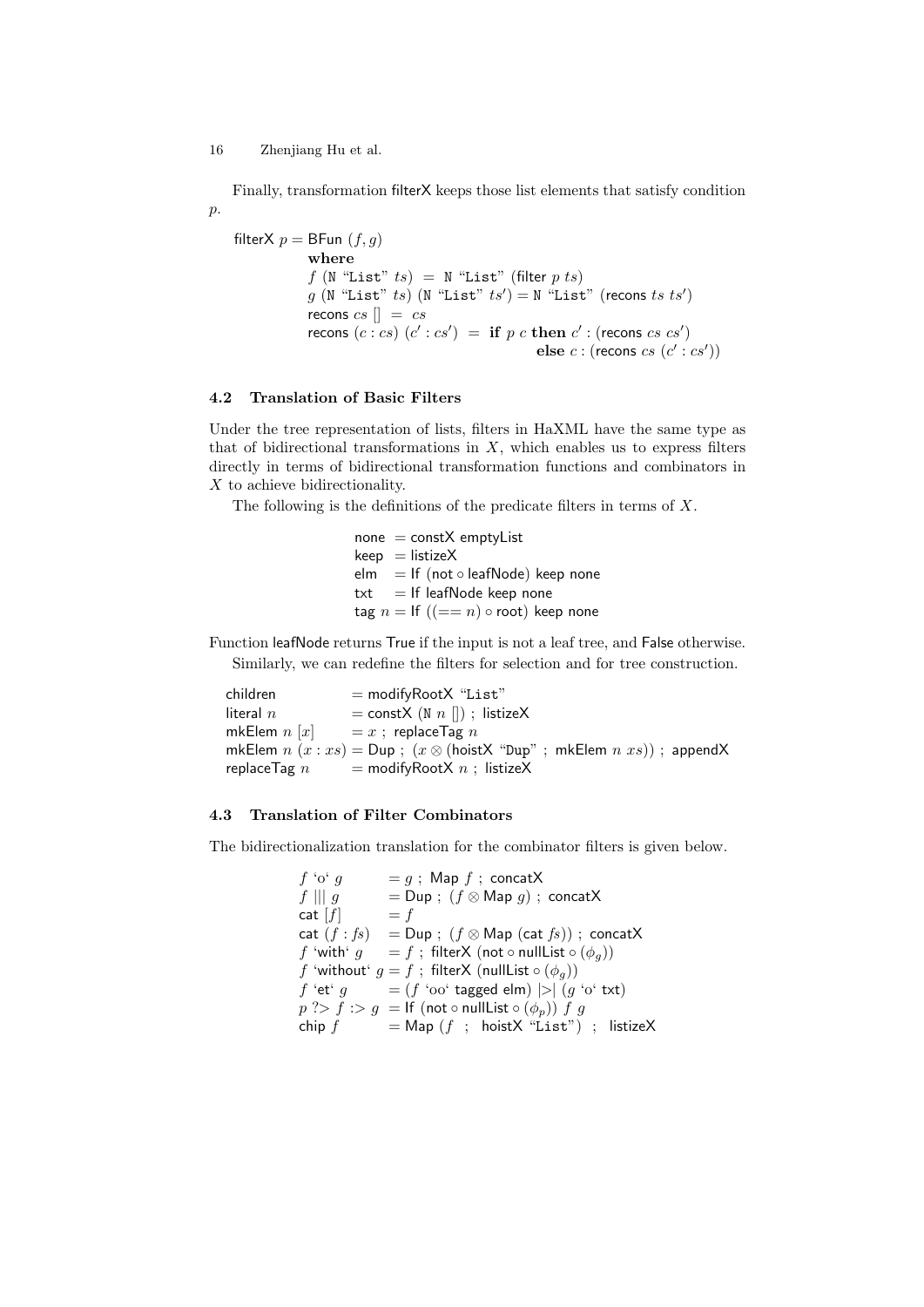Two derived filter combinators |>| and oo are used, whose definitions are

$$
f \mid > \mid g = f \text{ ?} > f : > g
$$
  

$$
f \text{ 'oo' } g = g ; \text{ Map (curryX } f) ; \text{ concatX}
$$

in which the bidirectional transformation curryX is defined as follows.

$$
\begin{aligned}\n\text{curryX } h &= \text{BFun}\ (f, g) \\
&\text{where} \\
&\quad f \ (\texttt{N} \ \text{``Pair''} \ [a, x]) = \phi_{(h \ (\text{root } a))} \ x \\
&\quad g \ (\texttt{N} \ \text{``Pair''} \ [a, x]) \ y = \ \texttt{N} \ \text{``Pair''} \ [a, x \triangleleft_{(h \ (\text{root } a))} y]\n\end{aligned}
$$

We omit detailed explanation of these definitions. It would not be difficult to understand them if comparing them with those in [11].

### 4.4 An Application: Bidirectional Editing

Recall the example in the introduction, where we transform the data in Figure 1 to that in Figure 3. This data transformation can be specified in HaXML, as seen in Section 2. According to the result in this section, we know that this transformation is actually bidirectional. Therefore, we cannot only edit the data in Figure 1 and ask a system to automatically update that in Figure 3, which is usual, but also edit the data in Figure 3 and ask a system to automatically update that in Figure 1, which benefits much from our bidirectionalization transformation.

We give three simple examples of bidirecetional editing below, and refer readers to the paper [8] for details about use of bidirectional transformations in construction of a programmable editor.

Example 1: If we change the first occurrence of Zhenjiang Hu to ZHENJIANG HU in Figure 3, our bidirectional transformation will reflect this change back to the data in Figure 1, by changing the name Zhenjiang Hu to ZHENJIANG HU. Furthermore, a forward transformation from the updated data in Figure 1 will change the second occurrence of Zhenjiang Hu to ZHENJIANG HU in Figure 3, keeping data consistency.

Example 2: If we *delete* the table entry

<tr>>td>Zhenjiang Hu</td> ... </tr>

in Figure 3 (by first replacing this part by a special hole  $\Omega^-$  and then deleting the hole), a backward transformation will delete the subtree

<person><name>Zhenjiang Hu</name> ... </person>

in Figure 1. Then a forward transformation will delete <li> Zhenjiang Hu </li>, keeping data consistency.

Example 3: If we *modify* the tag name body to newbody, an error message will be reported, because this requires to change the transformation rather than the data in Figure 1. Although not all data in Figure 3 are editable, any data in Figure 1 can be modified by editing some part of data in Figure 3.